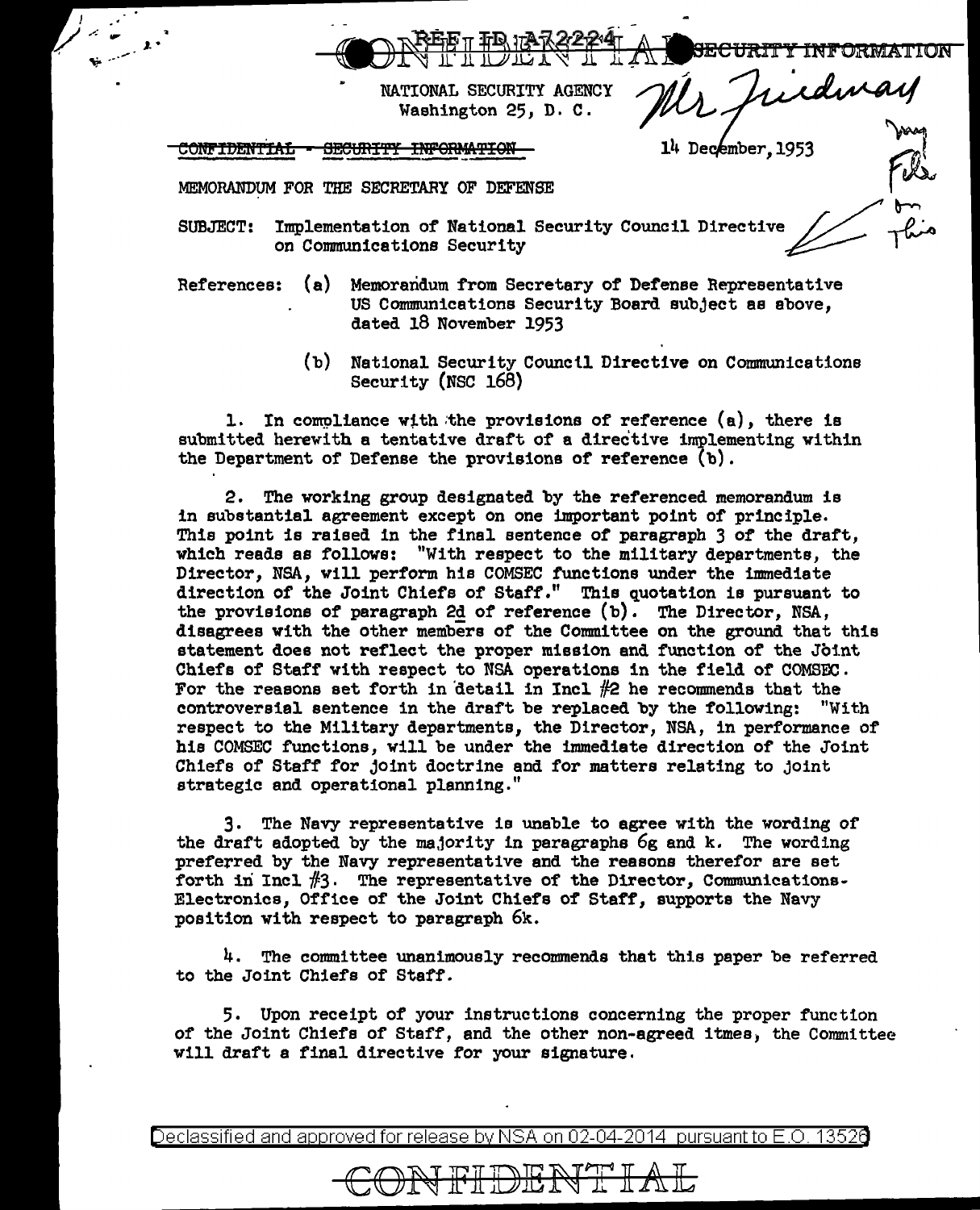

CONFIDENTIAL - SECURITY INFORMATION

14 December 1953

6. A list of directives, orders, or instructions relating to COMSEC matters issued by any authorities within the Department or Defense inconsistent or at variance with the provisions of NSC 168 or with the proposed implementing directive inclosed herewith will be forwarded as soon as compiled.

RALPH J. CANINE Lieutenant General, US Army Director, National Security Agency Chairman

RANDOLPH *V.* ZANDER Representing the Assistant to the Secretary of Defense-Special Operations

JOHN H. HINDS Brigadier General, USA Representing the Secretary of the Army

L. S. HOWETH Captain, USN Representing the Secretary of the Navy

ALVIN L. PACHYNSKI Brigadier General, USAF Representing the Secretary of the Air Force

W. B. GOULETT Representing the Director, Communications-Electronics, Office of the Joint Chiefs of 'Staff

3 Incle:

- l. Draft of' NSC 168 Implementing Directive
- 2. Dissenting Views of Director, NSA
- 3. Dissenting Views of Dept of the Navy



CON FIDENT LAL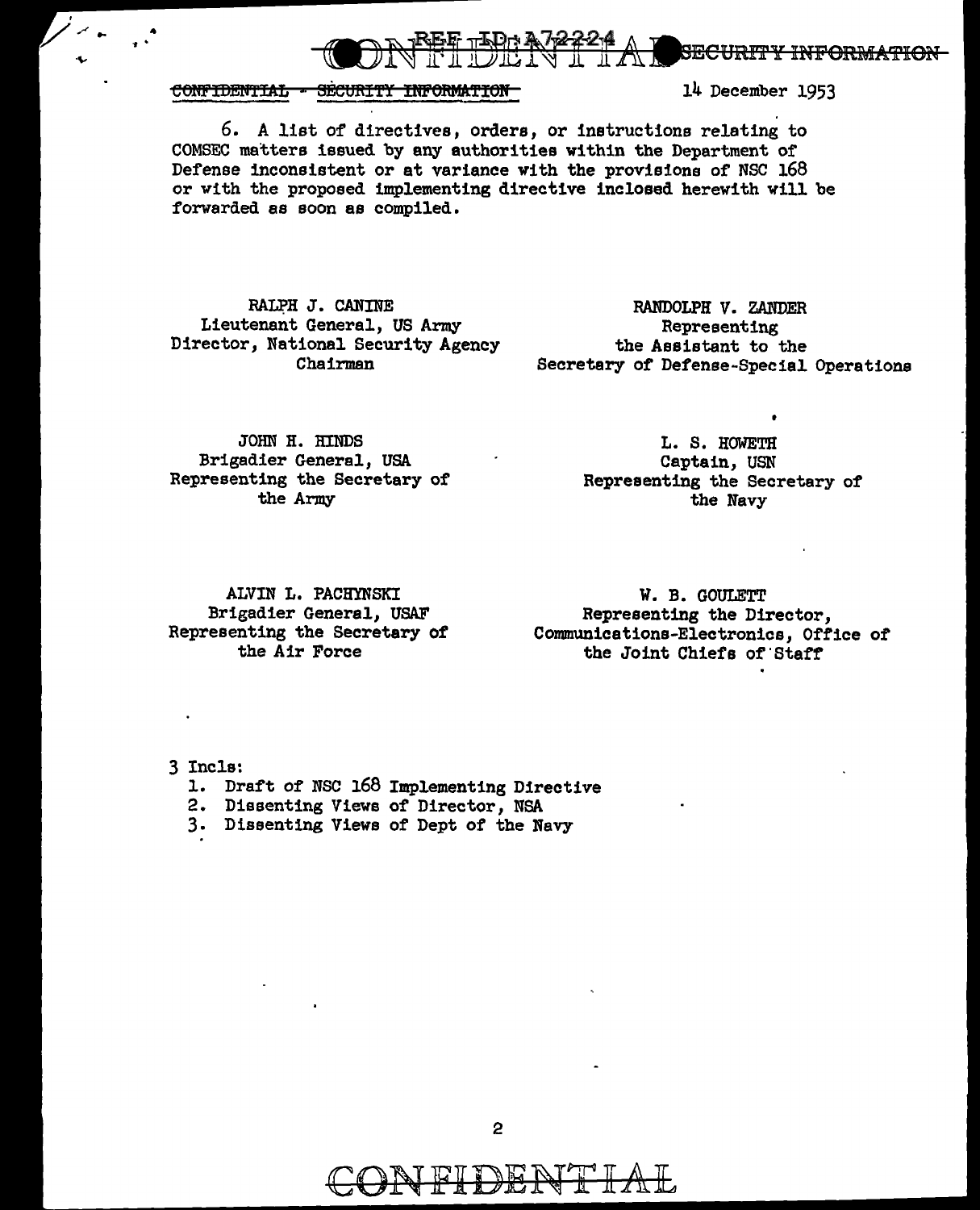FFDFF47 **SECURITY INFORMATION** 

**CONFIDENTIAL** SECURITY INFORMATION

'.

DRAFT 11 December, 1953

MEMORANDUM FOR THE SECRETARY OF THE ARMY SECRETARY OF THE NAVY SECRETARY OF THE AIR FORCE JOINT CHIEFS OF STAFF· DIRECTOR, NATIONAL SECURITY AGENCY

SUBJECT: Implementation of NSC Directive on Communications Security  $(NSC 168)$ 

References: (a) NSC Directive on Communications Security, (NSC 168) dtd 20 Oct 53

- (b) SecDef Memorandum: Interim Responsibility for COMSEC, dtd 5 Dec 52
- (c) NSCID No. 9 Revised, dtd 24 Oct 52
- (d) Secretary of Defense Directive: Implementation of NSCID No. 9 Revised, dtd 5 Dec 52

 $\cdot$  1. This Directive is issued for the purpose of implementing within the Department of Defense the provisions of reference (a) and supersedes reference (b). All directives, orders, or instructions relating to COMSEC matters issued by any authorities within the Department of Defense which are inconsistent or at variance with the provisions of this Directive will be rescinded or revised in consonance therewith.

2. The Department of Defense has been designated by reference (a) as Executive Agent of the Government for all COMSEC matters.

3. The National Security Agency (NSA) was authorized by reference (c) and established by reference (d). Reference (b) assigned to the ,Director, NSA, on en interim basis, the responsibility for COMSEC activities and related matters previously assigned to the Director, Armed Forces Security Agency (AFSA). The Director, NSA, has now been designated to act for the Executive Agent in all COMSEC matters set forth in paragraphs  $2d(1)$  through  $2d(13)$  of reference (a) and any others which may be specified by the "Special Committee of the National Security ,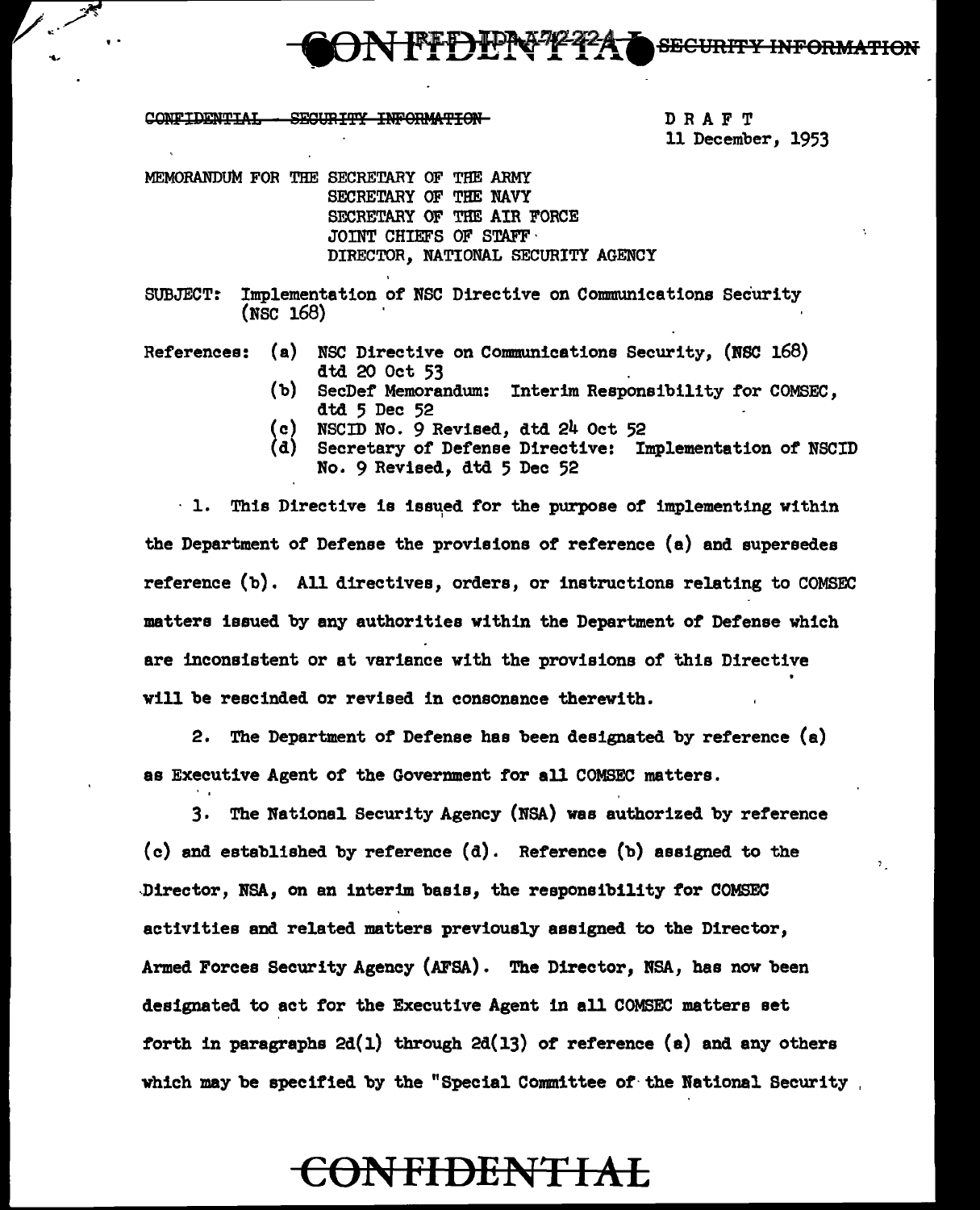## **REDENTTRAL SECURITY INFORMATION**

#### CONFIDENTIAL - SECURITY INFORMATION

... ;

Council for COMSEC Matters", or the "United States Communications Security Board" (hereinafter referred to as the Board). With respect to the military departments, the Director, NSA, will perform his COMSEC functions under the immediate direction of the Joint Chiefs of Staff.

4. In fulfilling his COMSEC responsibilities, the Director, NSA, will be governed by the provisions of reference (a), and in the fields of cryptosecurity, transmission security, physical· security, and cover and deception, it shall be his responsibility:

a. To obtain from the Joint Chiefs of Staff and/or military departments such information as he may require in performing his functions, as authorized in this directive.

b. To prescribe, or review and approve, the cryptoprinciples incorporated or to be incorporated in any telecommunications equipments and systems and in any COMSEC equipments and systems.

c. To prescribe, or review and approve, cryptosecurity rules regulations, and instructions applicable to the operation and use of any crypto-equipments and systems and of any COMSEC equipments and systems.

d. To perform technical analysis of military telecommunications for the purpose of determining the degree of COMSEC being provided by the cryptoprinciples, materials and procedures used, as well as the effect on COMSEC of the cormnunications procedures and practices being utilized; making arrangements with the military departments to obtain the material required for such analysis.

e. To review and evaluate communications procedures developed by the military departments to determine whether such procedures will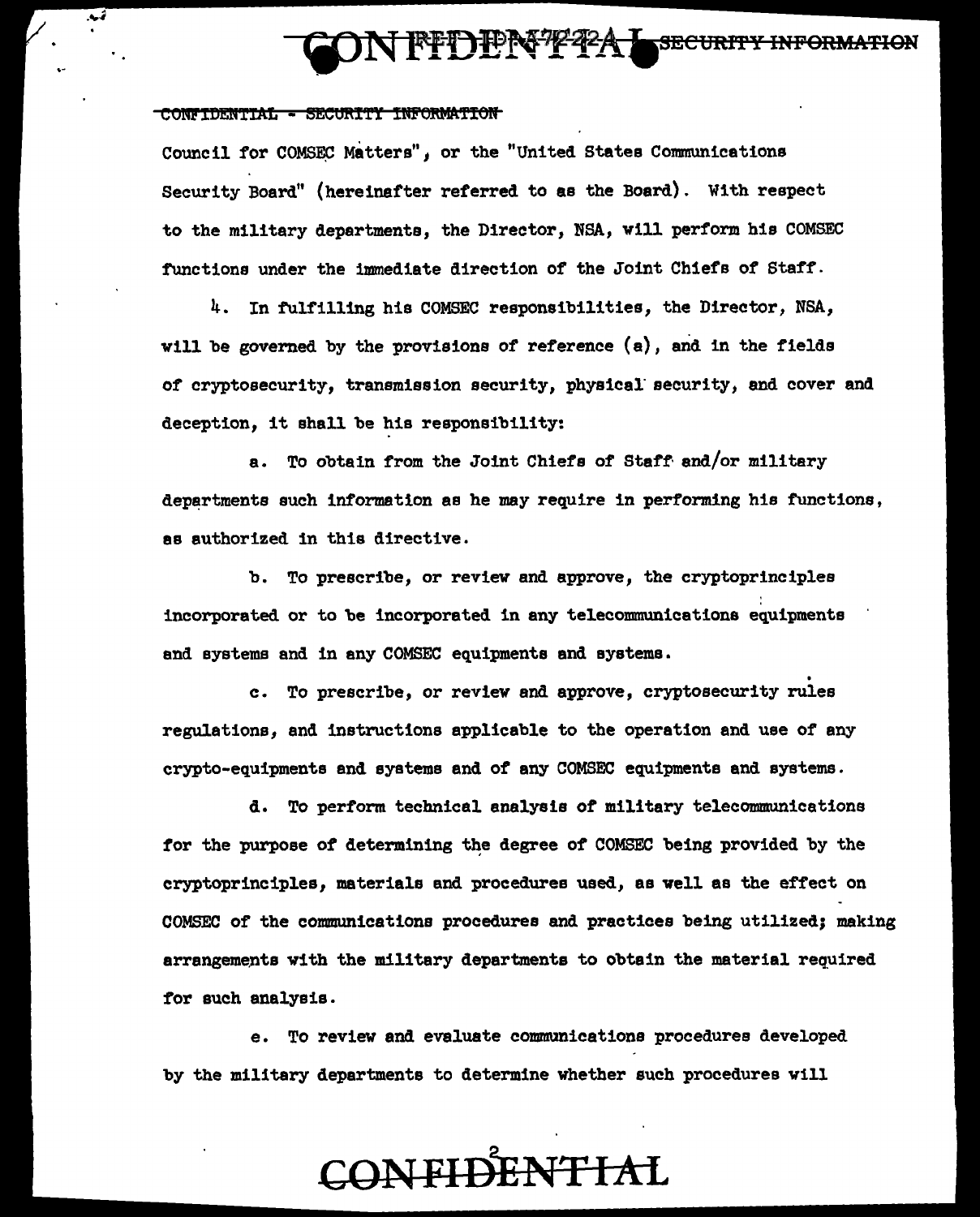**FULLY?? A SECURITY INFORMATION** 

#### CONFIDENTIAL - SECURITY INFORMATION

provide and maintain transmission security; and to recommend revisions and additional rules and procedures as required. To accomplish this, the Director, NSA, may perform technical analyses of military telecommunications and shall make the necessary arrangements with the Joint Chiefs of Staff' and/or mi11tary departments to obtain the material required for such analysis.

f. To prescribe minimum standards for the physical security of cryptomaterial, in collaboration with the military departments as appropriate.

g. To assist in the preparation of or to review the communications portions of all non-tactical cover and deception plans. To formulate and promulgate the basic policies used in such portions.

h. To receive from the military departments their research . and development programs and/or requirements for crypto-equipments and • materials, and provide for review, coordination, and approval of all such research and development programs. In so doing, he will ascertain from the Joint Chiefs of Staff' the extent of joint or common interest in the programs and/or requirements. I

i. In consonance with the policies of the Department of Defense and the Joint Chiefs of' Staff, to formulate an integrated program for cryptosecurity research and development to meet the requirements of the military departments in order to ensure the continuing security of their telecommunications.

 $j.$  To provide for the conduct of an integrated research and development program adequate to achieve a satisfactory state of cryptosecurity.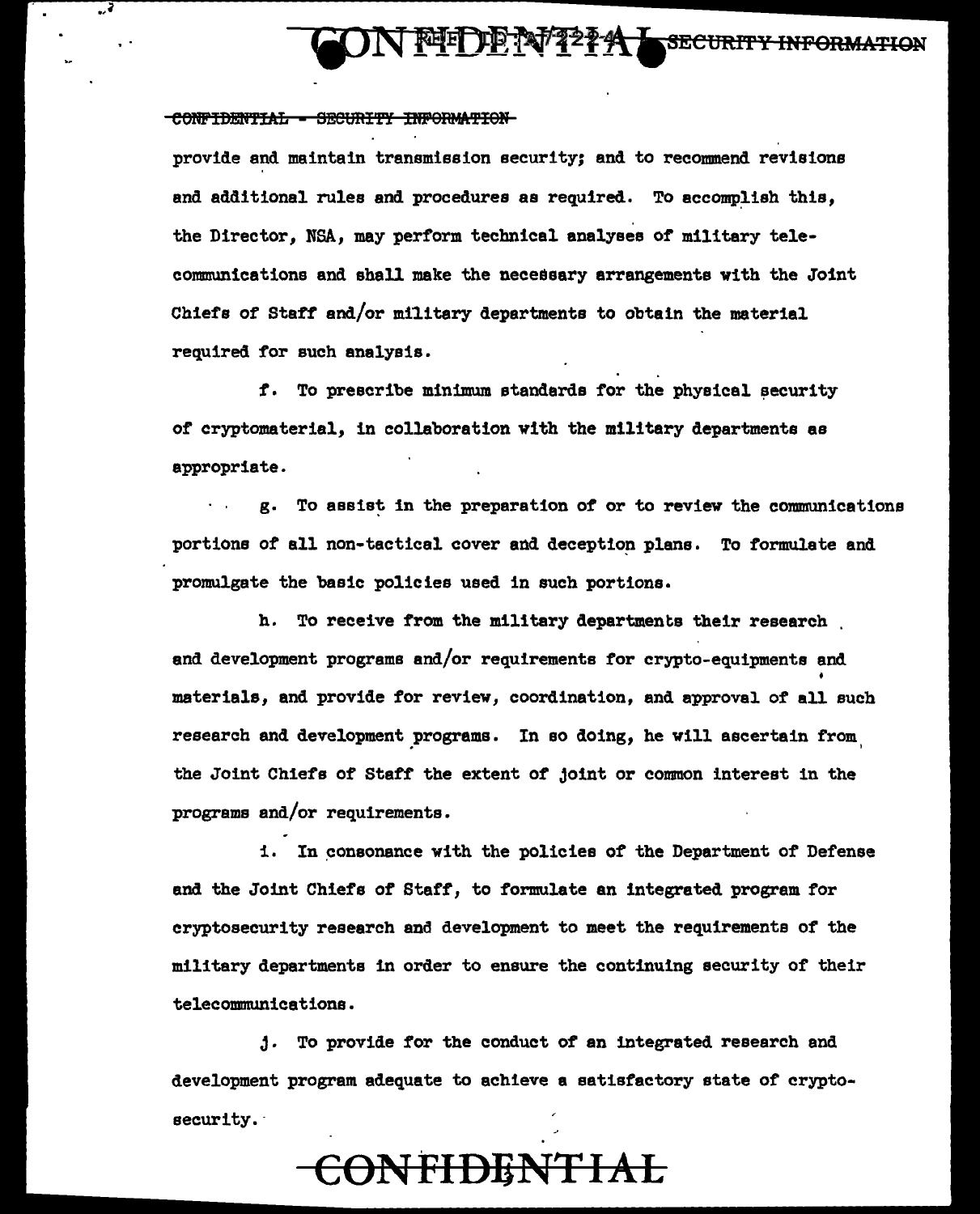#### **SECURITY INFORMATION**

CONFIDENTIAL GECURITY INFORMATION

k. To inform any military department which has expressed interest in cryptosecurity research and development projects of the progress being made.

1. To receive from the military departments their quantitative requirements for crypto-equipments and materials, and provide for review, coordination, and approval of all crypto-equipment and material production and procurement programs.

m. In consonance with the policies Of the Department of Defense and the Joint Chiefs of Staff, to formulate an integrated program for the production and procurement of crypto-equipments and materials.

n. To produce cryptomaterial necessary to meet the requirements of the military departments and to ensure that there is adequate capacity to meet these requirements. In so doing, the Director, NBA, by mutual agreement will authorize the military departments to engage in the . production of cryptomaterial. Such production will be conducted in accordance with technical cryptologic criteria prescribed by the Director, NSA, and he will be kept informed of the production accomplished.

o. In meeting operational requirements, to ensure the necessary compatibility and, insofar as practicable, the standardization of cryptoequipments and material in order to promote a maximum of efficiency and economy in their procurement, operation, and maintenance. Determination of the acceptability of an equipment in meeting the operational requirements is the responsibility of each military department.

p. To furnish services and materials for the COMSEC program of the military departments under mutually agreeable fiscal arrangements.

h.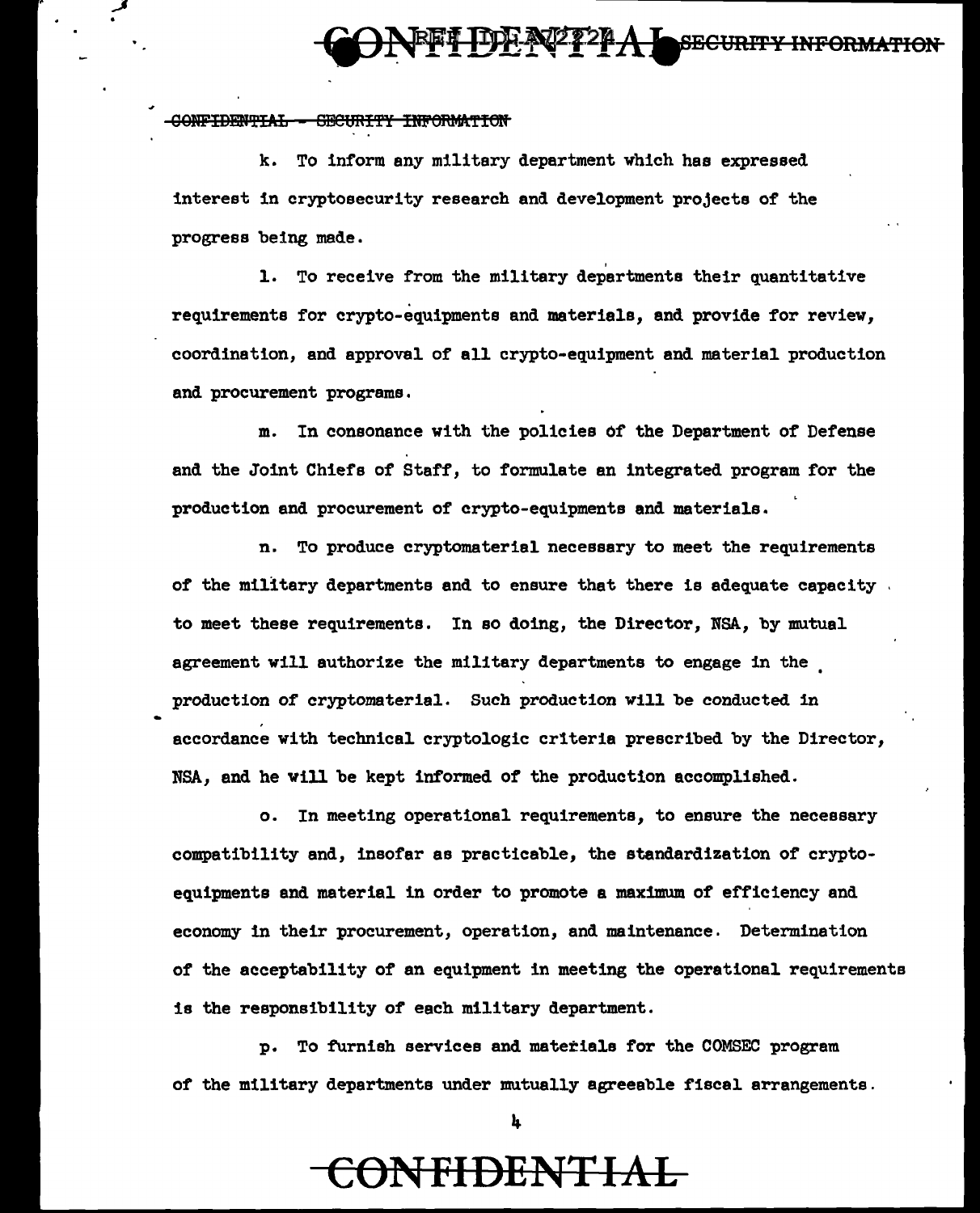# $^{2}$  - - - - - - - - - - -  $^{2}$  -  $^{2}$  -  $^{2}$  -  $^{2}$  -  $^{2}$  -  $^{2}$  -  $^{2}$  -  $^{2}$  -  $^{2}$  -  $^{2}$  -  $^{2}$  -  $^{2}$  -  $^{2}$  -  $^{2}$  -  $^{2}$  -  $^{2}$  -  $^{2}$  -  $^{2}$  -  $^{2}$  -  $^{2}$  -  $^{2}$  -  $^{2}$  -  $^{2}$  -  $^{2}$  -

#### CONFIDENTIAL - SECURITY INFORMATION

.<br>.<br>.

q. To provide technical guidance and support for cryptosecurity training conducted by the military departments.

r. To arrange with the authorized representatives of a military department for required liaison with subordinate elements of that department.

s. To refer violations of COMSEC instructions to the authorized representatives of the military department concerned for such action as may be deemed necessary, and if appropriate corrective action is not taken, refer the matter to the Joint Chiefs of Staff for resolution or referral with appropriate recommendations to the Secretary of Defense.

5. The Director, NSA, shall discharge his responsibilities with respect to the military departments in accordance with his own judgment, subject to the provisions of this directive.

6. In COMSEC matters, it shall be the responsibility of the military departments:

a. To organize and conduct their COMSEC activities as they see fit subject to the provisions of law, the directives of the President, the provisions of reference {a), and the provisions *ot* this directive. Nothing in this directive shall relieve the military departments of their responsibilities for executing all measures required to assure the security and efficiency of their own telecommunications.

b. To provide all lawful assistance required by the Board.

c. To provide the Director, NSA, with such information and logistic and other assistance as he may require in the performance of his functions, as authorized in this directive.

5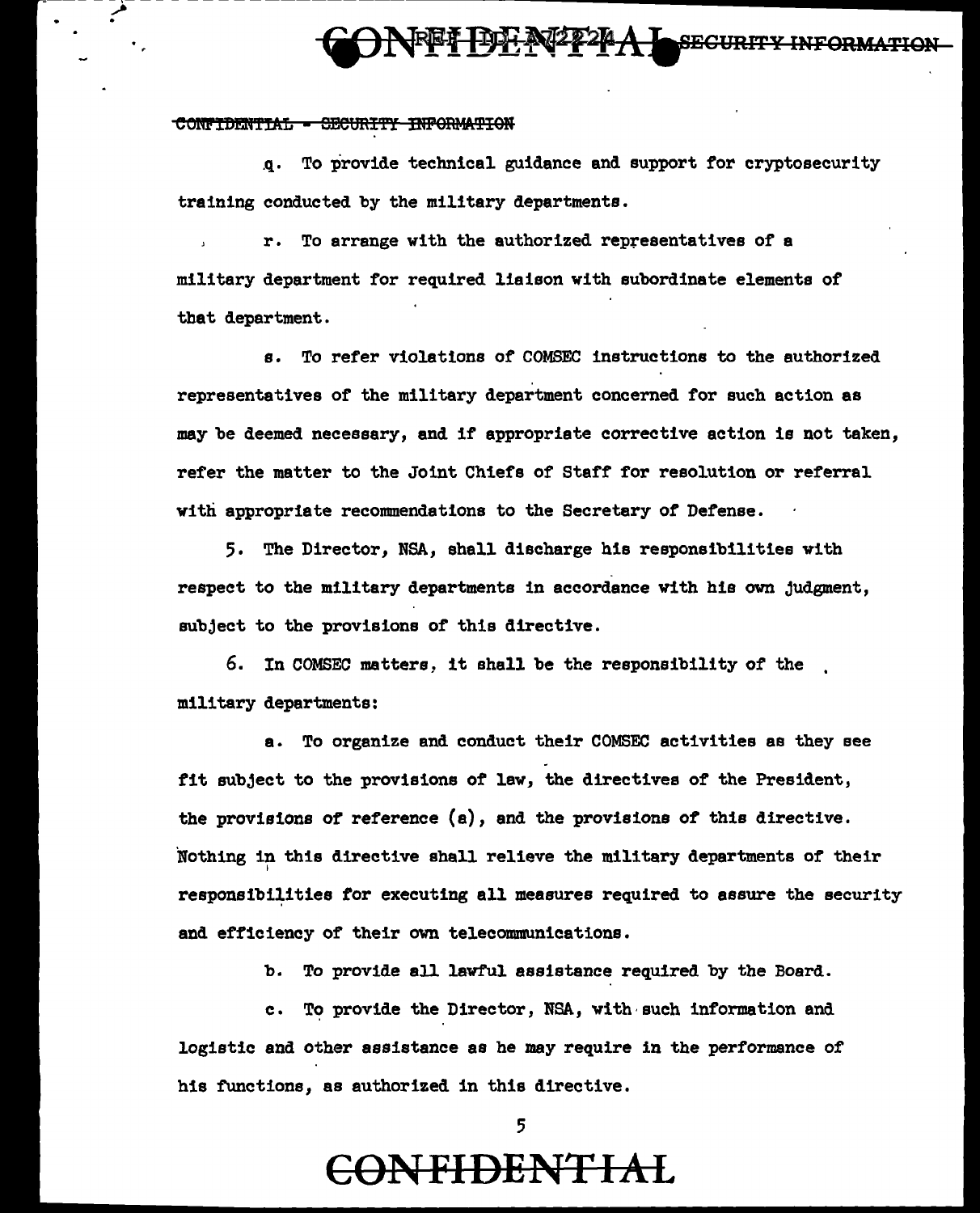# \* **CONFIDENT?PAL SECURITY INFORMATION**

CONFIDENTIAL - SECURITY INFORMATION

d. To furnish in a mutually agreeable manner to the Director, NSA, the materials necessary for his technical analysis of military telecommunications.

e. To submit all research and development requirements for crypto-equipments and material to the Director, NSA, and to keep him currently advised of any changes therein.

f. To accomplish in a mutually agreeable manner such COMSEC research and development projects as may be authorized by the Director, NSA. Subject to prior notification to and approval by the Director, NSA, to initiate and conduct such research and development projects as may be necessary to support their COMSEC activities.

g. To determine the acceptability of crypto-equipments in meeting their expressed operational requirements. Military departments will furnish the Director, NSA, timely notification of service test. findings. When equipment developed to meet joint or common requirements is service tested, the departments concerned will coordinate their service tests in order to achieve maximum results with the procurement of the minimum number of service test models.

h. To submit all quantitative requirements for crypto-equipments and materials to the Director, NSA, in accordance with procedures established by him.

i. To organize, train, equip, operate, administer, budget for, and provide logistic support to their respective COMSEC activities. This will include provision of reserve programs to meet emergency or wartime requirements.

6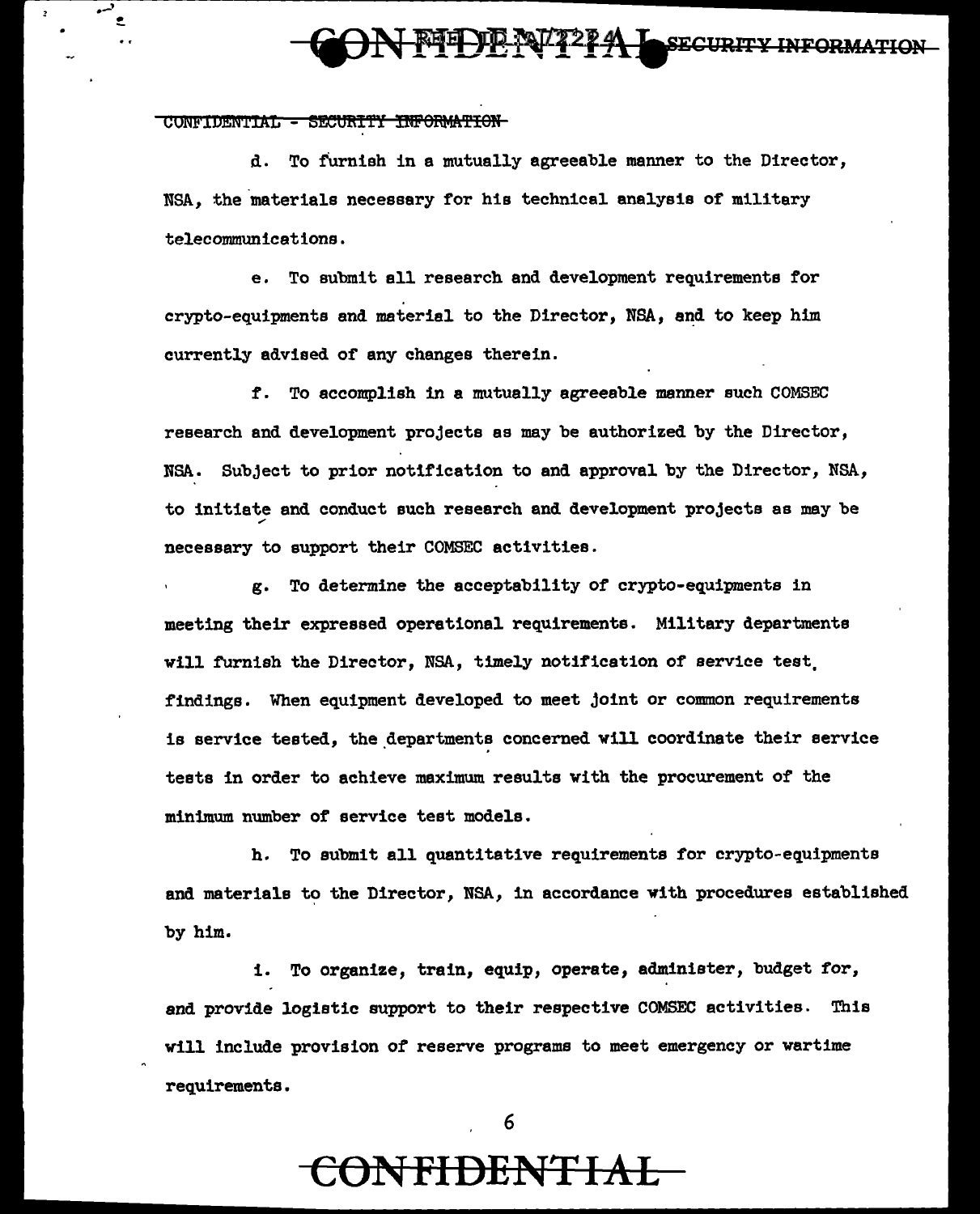## ON FFFOR N72224 SECURITY INFORMATION

CONFIDENTIAL - SECURITY INFORMATION

)~ . يوفيم. .  $\cdot$  . .

> .j. To perform, under mutually agreeable arrangements, such COMSEC tasks and functions as may be requested by the Director, NSA.

k. To provide the necessary COMSEC facilities and resources for the support of the military effort, in accordance with the reeponsibilities of the military departments.

7. The Director, NSA, will arrange.with the appropriate authorities of departments and agencies of the Government outside the Department *ot*  Defense for the exercise of the authority over COMSEC matters granted in paragraph 2 of reference  $(a)$ .

8. In accordance with the policies established by the Board, and in behalf of the Executive Agent of the Government for all COMSEC matters, the Director, NSA, will conduct the liaison on technical COMSEC and related matters with the cryptologic authorities of foreign nations and international organizations. The military departments shall be invited to participate in any international conference called for the purpose of determining the crypto-equipments, procedures, and/or materials to be used to provide security to communications between the military forces of  $\cdot$ the United States and those of other countries.

9. Appeals from any decision of the Board by the Director. NSA, or by the representative of any of the military departments, shell be filed only with the approval of the Secretary of Defense. In the event that a military department objects to any decision of the Director, NSA, that department will call the matter to the attention of the Director, NSA. If the matter in question cannot be resolved after consideration by the

7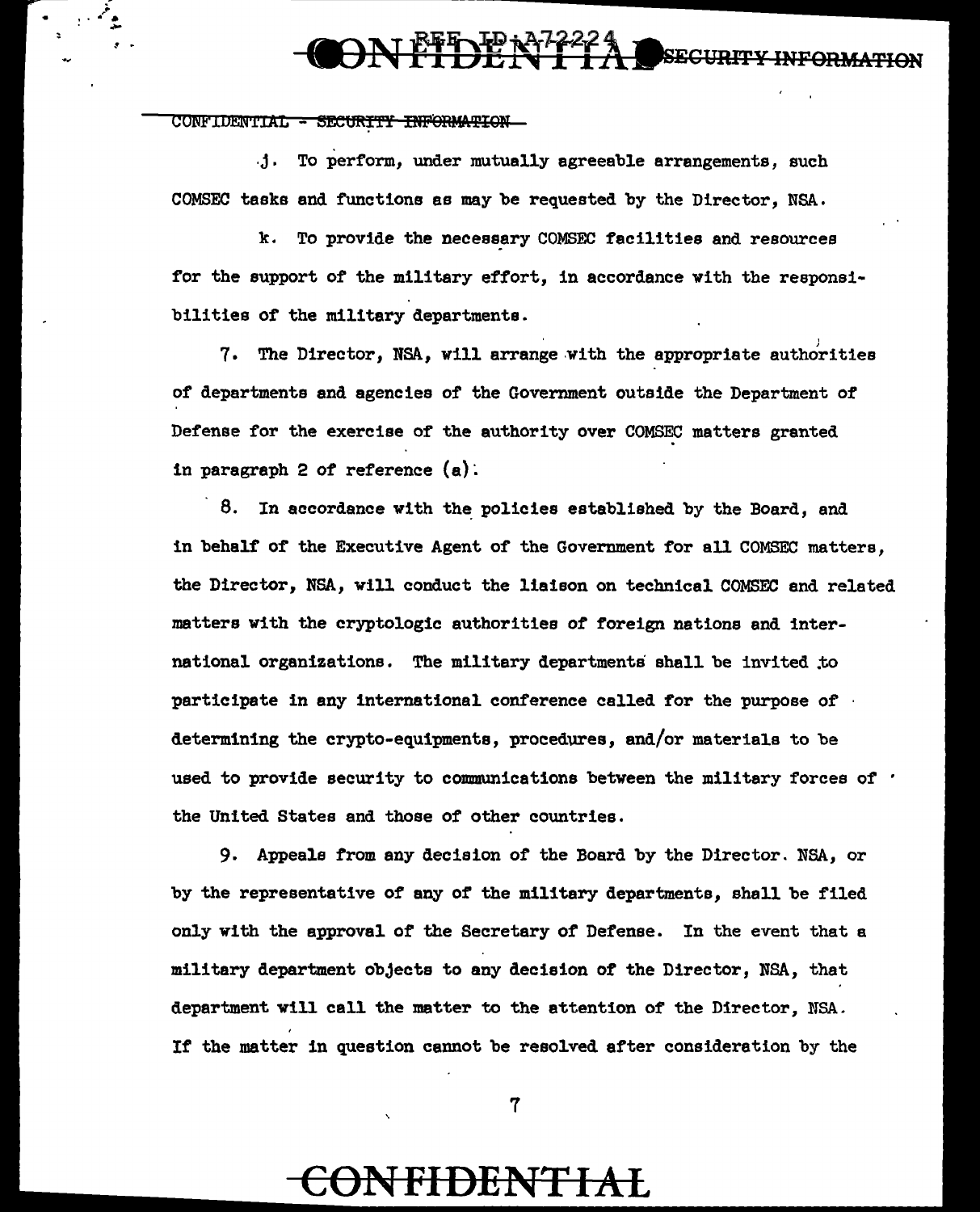# **CON PFDEN7274 SECURITY INFORMATION**

#### **CONFIDENTIAL CECURITY INFORMATION**

Director, NSA, and the department concerned, that department will refer the matter to the Joint Chiefs of. Staff for resolution or referral with appropriate recommendations to the Secretary of Defense.

10. If in the implementation of COMSEC directives or requirements it becomes apparent that 'the primary mission of a military department will be adversely affected or its budgetary authorization will be exceeded, such directives or'requirements will be implemented to the greatest extent practicable while the conflict is being resolved.

11. The military departments shall not be required to disclose to the Director, NSA, the Board, or any of its committees the contents of any official communications concerning its activities, if, in the opinion of the head of the department, the disclosure would be contrary to the national interest.

12. Nothing in this directive shall be construed to give the Board or any of its representatives the right to inspect the operation of COMSEC in any military department without approval by the head thereof.

13. Special terms used in this directive shall have the meanings assigned by reference (a).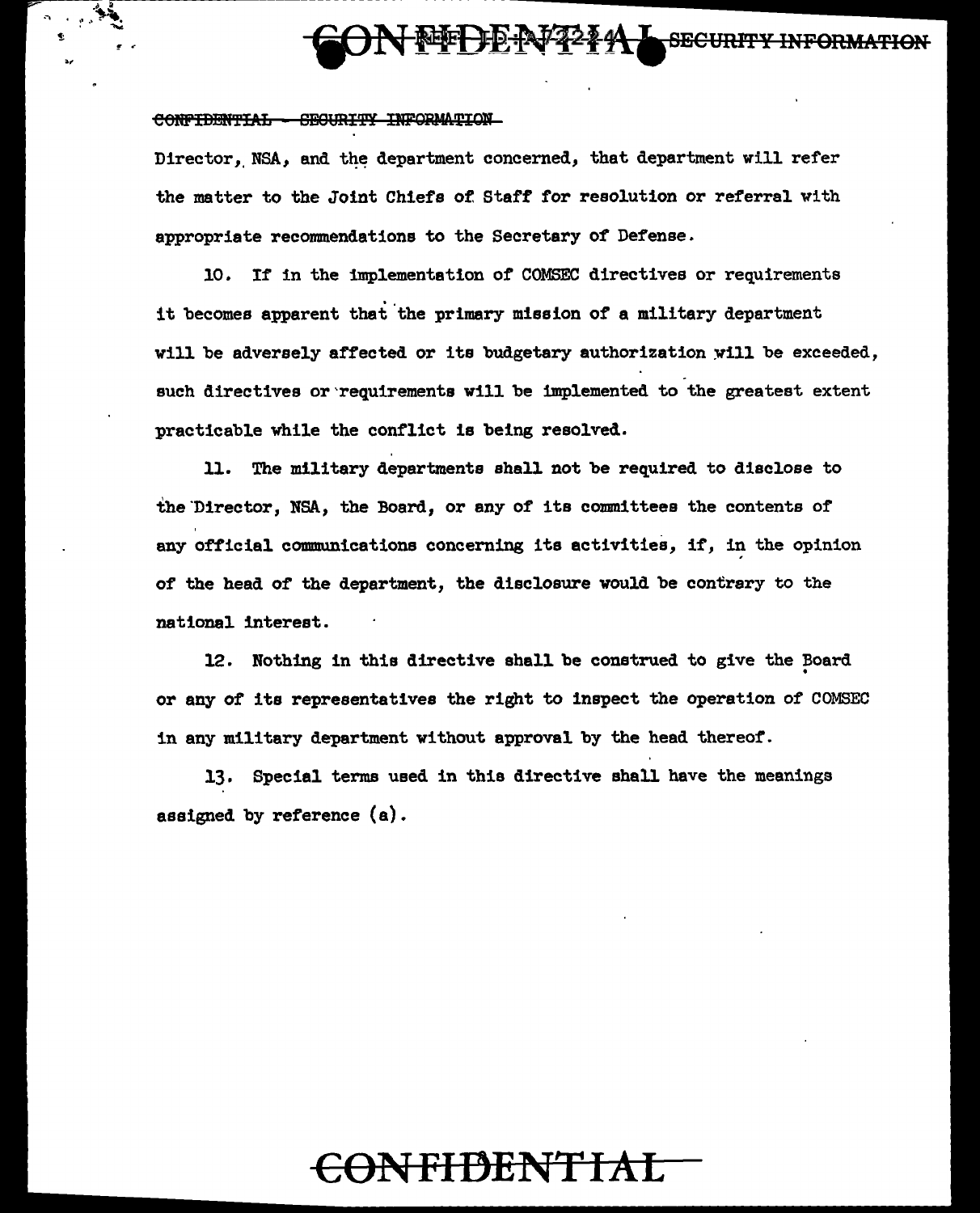**SECURITY INFORMATION** 

#### CONFIDENTIAL - SEGURITY INFORMATION

#### DISSENTING VIEWS OF DIRECTOR. NSA.

..... --,-

*!* ,..

 $\mathbf{r}$ 

1. In the early drafting stages or NSC 168 it was suggested that the COMSEC responsibilities of the Director, NSA, with respect to the military services should be exercised under the direct supervision or the JCS. Since this proposal was in consonance with the responsibilities then exercised by the JCS in connection with unified commands, I reluctantly agreed to it despite my fear that serious practical difficulties would result from placing the JCS in the line of command for COMSEC matters.

2. Subsequently, the proper role of the JCS was carefully reviewed in connection with an over-all study of the Defense Establishment undertaken by the Rockefeller Committee. That Committee found that in practice the JCS had been exercising command functions contrary to the provisions of the National Security Act of 1947, as amended, which constituted the JCS as a planning and advisory body without command authority. This finding of the Committee was adopted by the President in his message or *30* April 1953, presenting to Congress Reorganization Plan No. 6. In his message, the President carefully delimited the role of tho JCS. The President further indicated that the so-called Key West Agreement would be revised to limit the JCS to a planning and advisory role in connection with the establishment and direction of unified commands.

J. Immediately following the effective date of Reorganization Plan No. 6 of 1953, the Acting Secretary of Defense, on 2 July 1953, in•a memorandum to the JCS, requested that certain revisions to the Key West Agreement be prepared, including a revision "to clarify the command status of the JCS so as to insure that that group does not exercise command and to assure its advisory and planning role." Recommended revisions, endorsed by the JCS, are contained in JCS 1478/45, and eliminate command functions previously assigned to the JCS.

4. In my opinion, it would be inconsistent with the role of the JCS, as re-defined, to provide that they should exercise "direct supervision" over the Director, NSA, in the performance of his COMSEC functions. I am, therefore, unable to concur in the language which the three services wish to have incorporated in paragraph 3 of the directive which it is proposed that you should issue to implement NSC 168 within the Department *ot* Defense. Accordingly, I recommend that the final sentence of paragraph 3 be rewritten as follows: "With respect to the military departments, the Director, NSA, in performance or his COMSEC functions, will be under the immediate direction of the Joint Chiefs of Staff for joint doctrine and for matters relating to joint strategic and operational planning."

Inclosure 2

I \

#### **CON FI DENT I AL**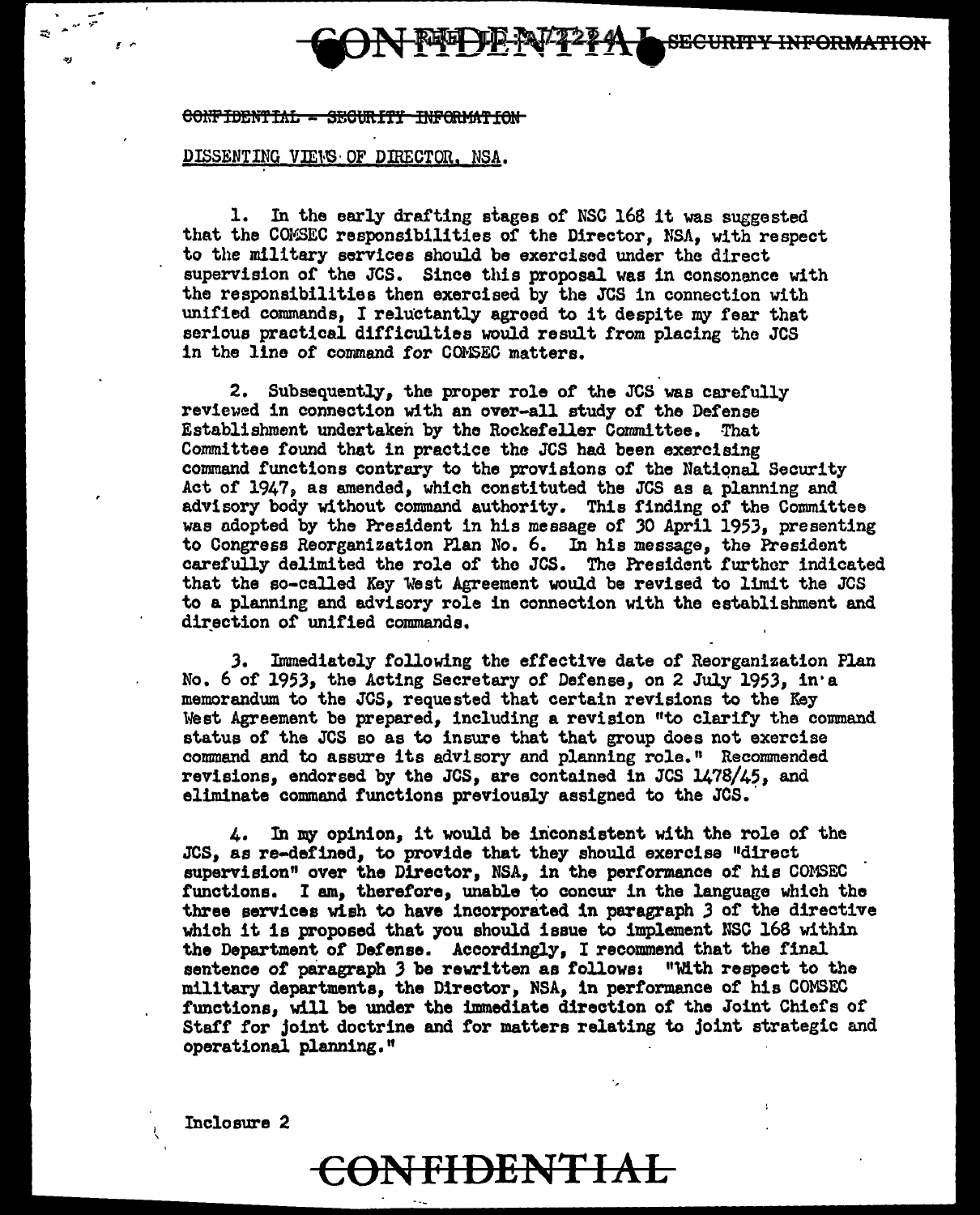## **SECURITY INFORMATION**

#### CONFIDENTIAL - SECURITY INFORMATION

5. I believe that with this change and the other, agreed, provisions, the draft directive will correctly describe and adequately provide for the discharge of the planning and advisory function for which the JCS is responsible.

Inclosure 2 (Continued)